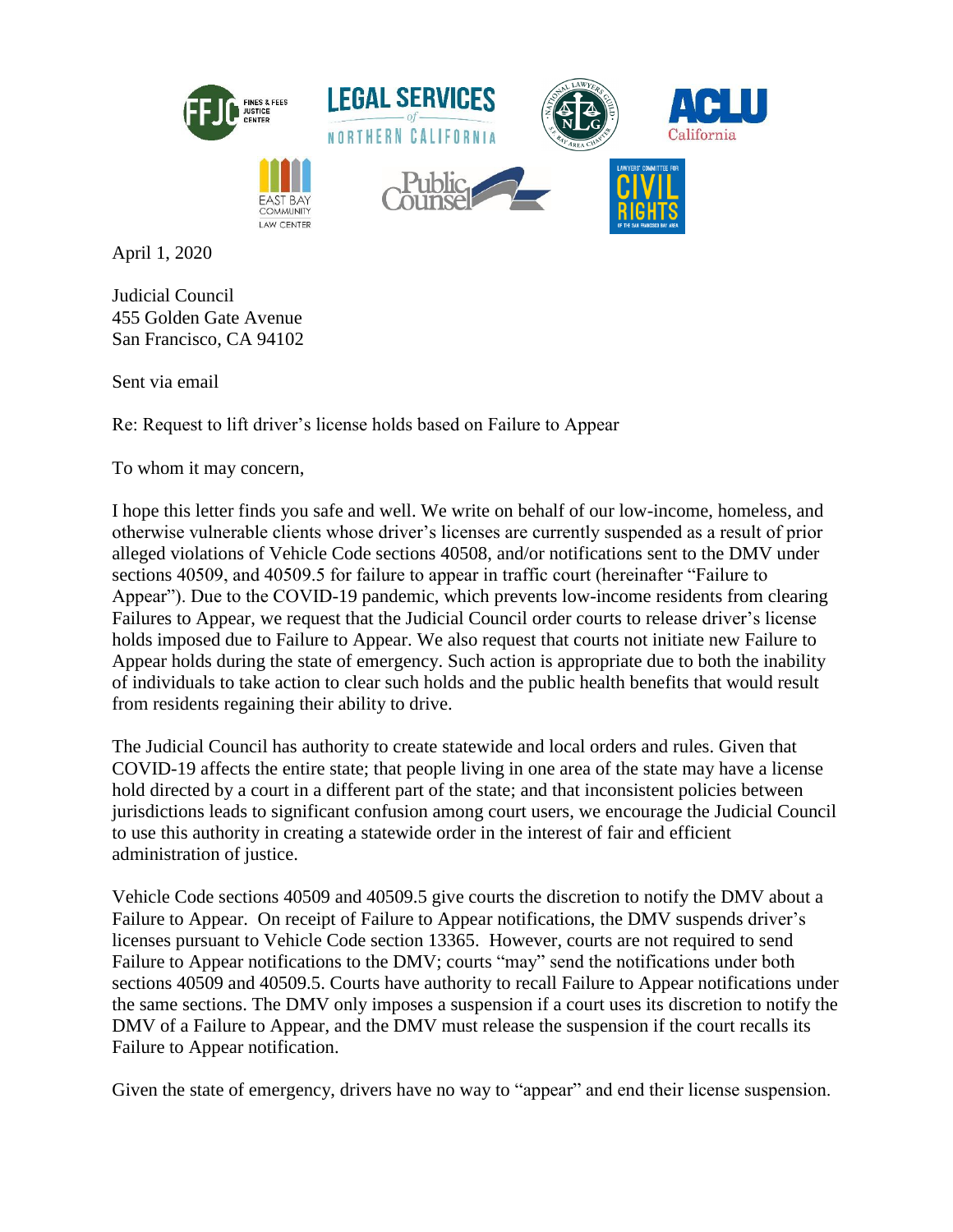Courts must send a notification to the DMV to recall a license hold if either 1) the case is adjudicated, 2) the defendant appears in court, or 3) the defendant satisfies the order of the court. *See* Vehicle Code sections 40509 and 40509.5. Many courts throughout the state are not currently holding traffic court hearings and have instructed traffic court defendants to not appear. In these jurisdictions, the first two options of adjudication and appearance are not currently possible. A minority of courts are still hearing traffic cases, but it would be unsafe for many Californians – especially the elderly and those with pre-existing conditions – to appear in court. Further, it is unknown whether further court closures and delays may take place due to COVID-19 and an associated diminished capacity of the courts. Even when courts reopen, it still may not be advisable for many defendants, especially those most vulnerable to the pandemic, to appear in court. Finally, low-income defendants practically cannot simply resolve their tickets by paying in full, particularly during this time of acute economic distress.

Because it is impractical at best and impossible at worst for a low-income defendant to fulfill any of the above three actions, we request that the Judicial Council direct courts to immediately recall all Failure to Appear notifications. The courts need not alter the underlying status of any case or debt; they need only file a certificate with the DMV to clear the license holds. In addition, we request that courts not generate new Failure to Appear notifications during the state of emergency.

Reinstatement of driving privileges is especially vital during the COVID-19 pandemic. While shelter-in-place is in effect, residents still must attend medical appointments, seek medical help if sick, and access grocery stores and pharmacies. Both affected individuals and the public at large benefit from individuals accomplishing these tasks from the isolated confines of a personal vehicle instead of via public transportation. Access to a vehicle is also key to accessing and maintaining employment. One study indicated that car ownership plays a bigger role in getting a job than having a high school diploma.<sup>1</sup> With unemployment projected to reach levels not seen since the Great Depression – Governor Newsom stated that 1 million unemployment insurance claims were filed between March 13 and March 25 in California alone<sup>2</sup> – the ability to drive is more important than ever for low-income Californians hoping to obtain and keep employment. This is especially true for low-wage workers, people of color, and women, who are all more likely to have lost their jobs due to COVID-19. $3$ 

Finally, people of color are disproportionately impacted by Failure to Appear license suspensions given that they are disproportionately stopped and ticketed for driving-related offenses. 4 Meanwhile, Black and Latinx Californians especially need the ability to drive given that they are

 $\overline{a}$ 

<sup>&</sup>lt;sup>1</sup> Paul Ong (2001) "Car Ownership and Welfare-To-Work," <u>UCTC No. 540</u>, p. 17 – 18.

<sup>2</sup> https://www.cnbc.com/2020/03/25/jobless-claims-expected-to-spike-to-a-record-breaking-number-in-themillions.html.

<sup>3</sup> <https://abcnews.go.com/Politics/report-job-loss-half-pay-cut-coronavirus-crisis/story?id=69811808>

<sup>4</sup> *See, e.g.*, Alex Bender et. al., "Not Just a Ferguson Problem: How Traffic Courts Drive Inequality in California," Lawyers Committee for Civil Rights et. al., April 2015 at 19, *available at* [https://lccr.com/wp-content/uploads/Not-](https://lccr.com/wp-content/uploads/Not-Just-a-Ferguson-Problem-How-Traffic-Courts-Drive-Inequality-in-California-4.20.15.pdf)[Just-a-Ferguson-Problem-How-Traffic-Courts-Drive-Inequality-in-California-4.20.15.pdf.](https://lccr.com/wp-content/uploads/Not-Just-a-Ferguson-Problem-How-Traffic-Courts-Drive-Inequality-in-California-4.20.15.pdf)